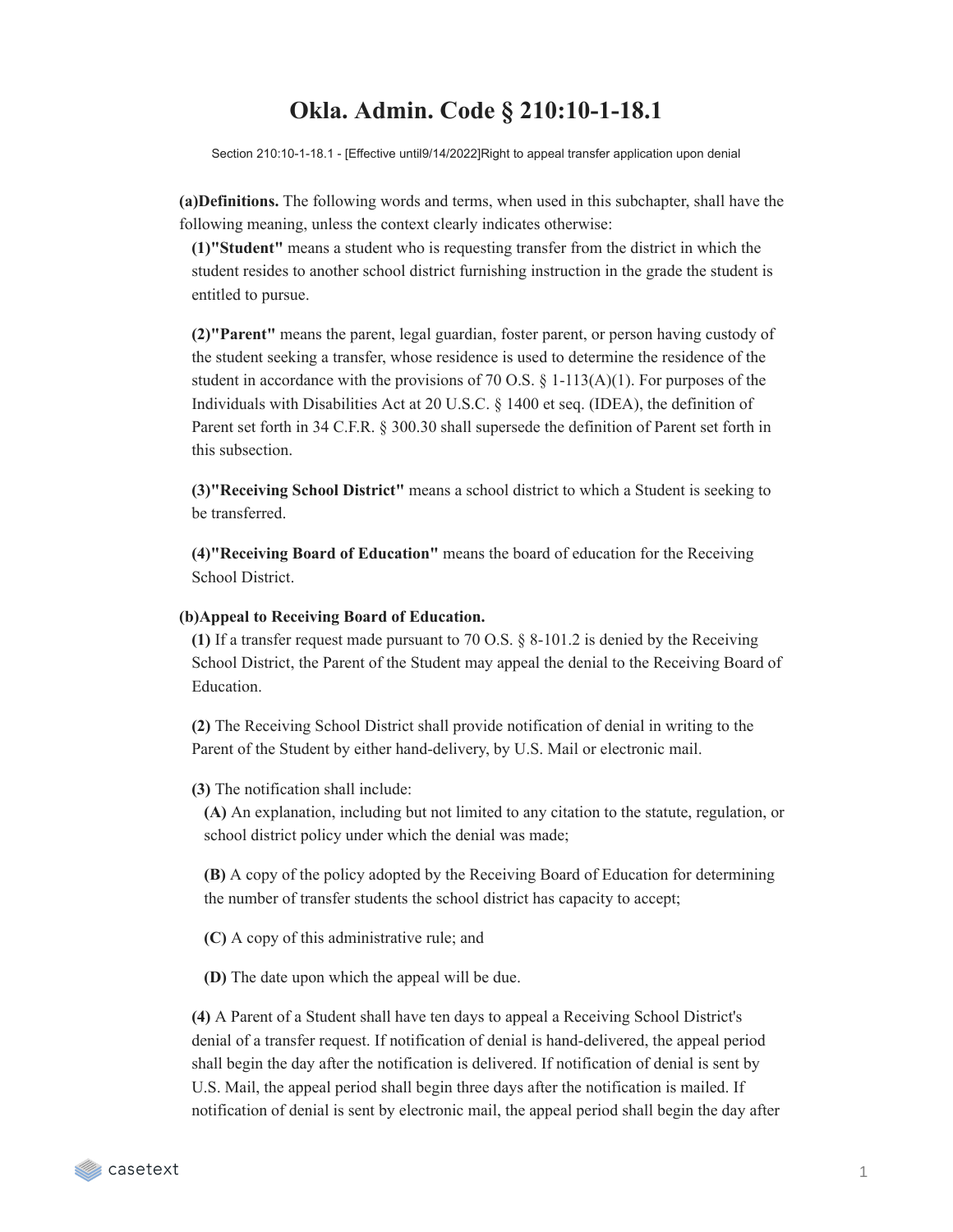the notification is sent. The Receiving Board of Education shall accept an otherwise untimely appeal if a Parent of a Student can establish that they did not receive actual notice of the notification denying the transfer request, and the appeal was submitted within ten days after the Parent of the Student received actual notice.

**(c)Submission of appeal to Receiving Board of Education.** An appeal to a Receiving Board of Education shall be submitted to the office of the superintendent of the Receiving School District. Any documentary evidence should be attached to the petition for appeal. The appeal shall include the following:

**(1)** The name, address and telephone number of the Parent of the Student and the Student for whom the appeal is being taken;

**(2)** The date the Receiving School District gave notice denying the transfer request;

**(3)** The basis for appealing the decision of the Receiving School District; and

**(4)** The name, address and telephone number of the appellant's legal representative, if applicable.

**(d)Timeframe for hearing of appeal to Receiving Board of Education.** The Receiving Board of Education shall consider the appeal at its next regularly scheduled board meeting. **(e)Appeal to State Board of Education.**

**(1)** If the Receiving Board of Education denies an appeal of a request to transfer made pursuant to 70 O.S. § 8-101.2, the Parent of the Student may appeal the denial to the State Board of Education.

**(2)** The Receiving Board of Education shall provide notification of denial in writing to the Parent of the Student by either hand-delivery, by U.S. Mail or by electronic mail.

**(3)** The notification shall include:

**(A)** An explanation, including but not limited to any citation to the statute, regulation, or school district policy under which the denial was made;

**(B)** A copy of the policy adopted by the Receiving Board of Education for determining the number of transfer students the school district has capacity to accept;

**(C)** A copy of the State Board of Education's prescribed form for an appeal; and

**(D)** A copy of this administrative rule.

**(4)** A Parent of a Student shall have ten days to appeal a Receiving Board of Education's denial of a transfer request. If notification of denial is hand-delivered, the appeal period shall begin the day after the notification is delivered. If notification of denial is sent by U.S. Mail, the appeal period shall begin three days after the notification is mailed. If notification of denial is sent by electronic mail, the appeal period shall begin the day after the notification is sent. The State Board of Education shall accept an otherwise untimely appeal if a Parent of a Student can establish that they did not receive actual notice of the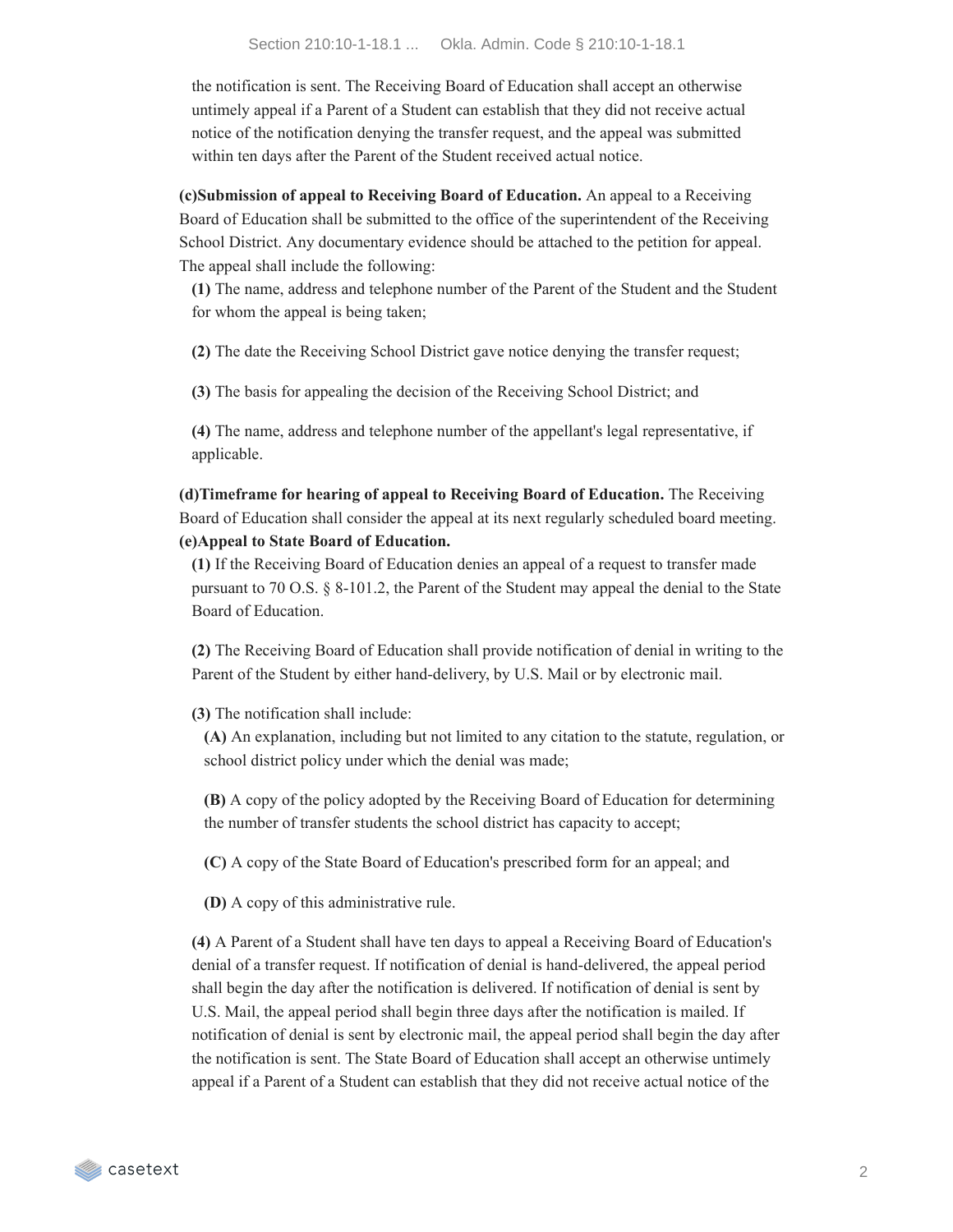notification denying the transfer request, and the appeal was submitted within ten days after the Parent of the Student received actual notice.

**(f)Submission of an appeal to the State Board.** An appeal to the State Board of Education shall be submitted to the Executive Secretary of the Board. The Parent of a Student appealing a transfer denial from a Receiving Board of Education shall use the form prescribed by the State Board of Education. At the time of submitting an appeal to the State Board, the appellant must concurrently submit a copy of the appeal to the superintendent of the Receiving School District that denied the transfer request. The superintendent shall immediately transmit the appeal to the Receiving Board of Education. **(g)Form for appeal.** At a minimum, the appeal form prescribed by the State Board of Education shall include the following information:

**(1)** The name, address, and telephone number of the Parent of the Student and the Student for whom the appeal is being taken;

**(2)** The name of the Receiving Board of Education against whom the appeal is filed;

**(3)** The date on which the Parent of the Student received notification that the Receiving Board of Education denied the transfer request;

**(4)** The basis for appealing the decision of Receiving School Board and statement that any documentary evidence should be attached to the petition for appeal;

**(5)** The name, address and telephone number of the appellant's representative, if applicable;

**(6)** Notice that the appeal will be considered by the State Board at the next regularly scheduled meeting, at which the appellant and school district may appear; and

**(7)** A signature of the appellant, or authorized representative.

**(h)Response.** Upon receipt of notice of an appeal, but not later than five (5) days prior to the date at which the appeal is scheduled to be considered by the State Board of Education, the Receiving Board of Education may submit a written response to the appeal. Responses should not exceed five (5) pages. If not submitted by the appealing Parent, the Receiving Board of Education shall provide a copy of the policy adopted to determine the number of transfer students the school district has the capacity to accept in each grade level for each school site within a school district.

**(i)Timeframe for hearing appeal to State Board.** Appeals shall be considered by the State Board of Education at its next regularly scheduled meeting. No later than ten (10) days from the date of the consideration of the appeal request, the State Board of Education will provide the appellant and the denying school district with notice of the time and place of the State Board meeting at which the appeal will be considered. The appellant and school district will have an opportunity to appear in person or by authorized representative or by attorney to address the State Board at the meeting.

**(j)Consideration of appeal to State Board of Education.** If a Receiving Board of Education has not adopted a policy to determine the number of transfer students the school